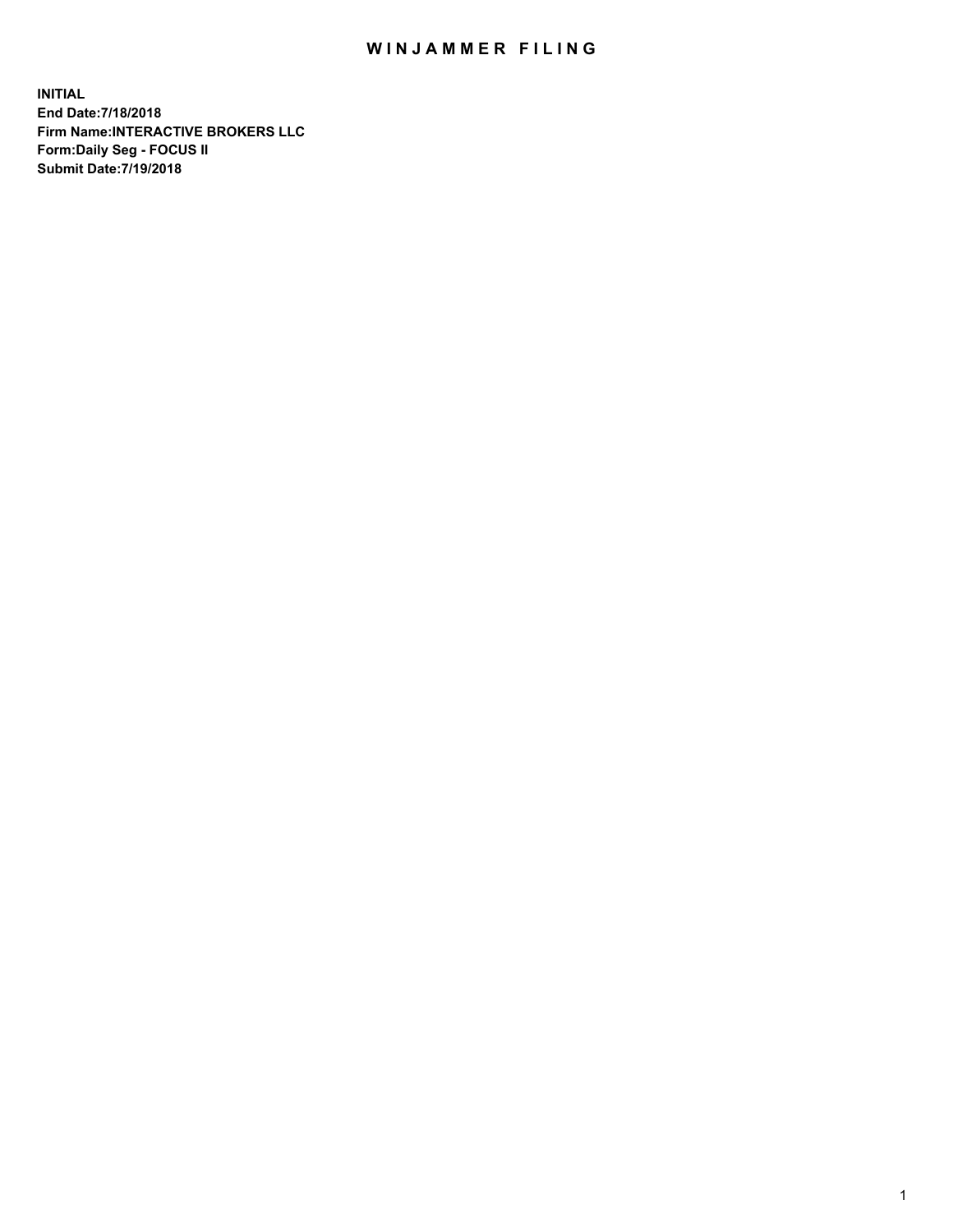**INITIAL End Date:7/18/2018 Firm Name:INTERACTIVE BROKERS LLC Form:Daily Seg - FOCUS II Submit Date:7/19/2018 Daily Segregation - Cover Page**

| Name of Company                                                                                                                                                                                                                                                                                                                | <b>INTERACTIVE BROKERS LLC</b>                                                                  |  |
|--------------------------------------------------------------------------------------------------------------------------------------------------------------------------------------------------------------------------------------------------------------------------------------------------------------------------------|-------------------------------------------------------------------------------------------------|--|
| <b>Contact Name</b>                                                                                                                                                                                                                                                                                                            | James Menicucci                                                                                 |  |
| <b>Contact Phone Number</b>                                                                                                                                                                                                                                                                                                    | 203-618-8085                                                                                    |  |
| <b>Contact Email Address</b>                                                                                                                                                                                                                                                                                                   | jmenicucci@interactivebrokers.c<br>om                                                           |  |
| FCM's Customer Segregated Funds Residual Interest Target (choose one):<br>a. Minimum dollar amount: ; or<br>b. Minimum percentage of customer segregated funds required:% ; or<br>c. Dollar amount range between: and; or<br>d. Percentage range of customer segregated funds required between:% and%.                         | $\overline{\mathbf{0}}$<br>$\overline{\mathbf{0}}$<br>155,000,000 245,000,000<br>0 <sub>0</sub> |  |
| FCM's Customer Secured Amount Funds Residual Interest Target (choose one):<br>a. Minimum dollar amount: ; or<br>b. Minimum percentage of customer secured funds required:% ; or<br>c. Dollar amount range between: and; or<br>d. Percentage range of customer secured funds required between:% and%.                           | $\overline{\mathbf{0}}$<br>0<br>80,000,000 120,000,000<br>0 <sub>0</sub>                        |  |
| FCM's Cleared Swaps Customer Collateral Residual Interest Target (choose one):<br>a. Minimum dollar amount: ; or<br>b. Minimum percentage of cleared swaps customer collateral required:% ; or<br>c. Dollar amount range between: and; or<br>d. Percentage range of cleared swaps customer collateral required between:% and%. | $\overline{\mathbf{0}}$<br><u>0</u><br>$\underline{0}$ $\underline{0}$<br>00                    |  |

Attach supporting documents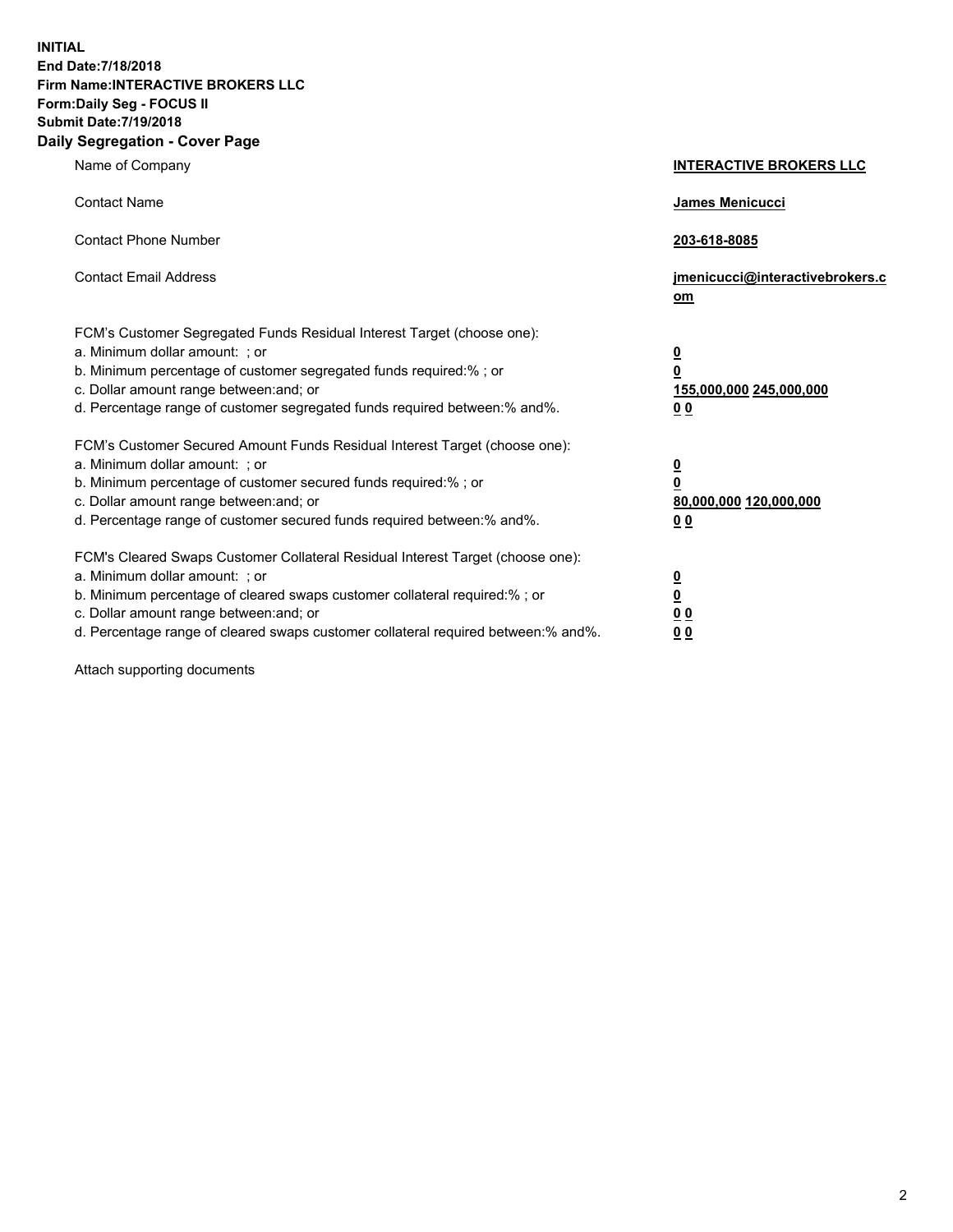## **INITIAL End Date:7/18/2018 Firm Name:INTERACTIVE BROKERS LLC Form:Daily Seg - FOCUS II Submit Date:7/19/2018 Daily Segregation - Secured Amounts**

| 446,889,035 [7315]<br>-14,125,893 <sup>[7325]</sup><br>357,176 [7335]<br>-61,722 [7337]<br>433,058,596 [7345]<br>2,674 [7351]<br>0 [7352] 2,674 [7354]<br>433,061,270 [7355]<br>433,061,270 [7360] |
|----------------------------------------------------------------------------------------------------------------------------------------------------------------------------------------------------|
|                                                                                                                                                                                                    |
|                                                                                                                                                                                                    |
|                                                                                                                                                                                                    |
|                                                                                                                                                                                                    |
|                                                                                                                                                                                                    |
|                                                                                                                                                                                                    |
|                                                                                                                                                                                                    |
|                                                                                                                                                                                                    |
|                                                                                                                                                                                                    |
|                                                                                                                                                                                                    |
|                                                                                                                                                                                                    |
|                                                                                                                                                                                                    |
|                                                                                                                                                                                                    |
|                                                                                                                                                                                                    |
|                                                                                                                                                                                                    |
|                                                                                                                                                                                                    |
|                                                                                                                                                                                                    |
|                                                                                                                                                                                                    |
|                                                                                                                                                                                                    |
| 83,362,224 [7500]                                                                                                                                                                                  |
| 0 [7520] 83,362,224 [7530]                                                                                                                                                                         |
|                                                                                                                                                                                                    |
| 371,799,472 [7540]                                                                                                                                                                                 |
| 0 [7560] 371,799,472 [7570]                                                                                                                                                                        |
|                                                                                                                                                                                                    |
|                                                                                                                                                                                                    |
|                                                                                                                                                                                                    |
|                                                                                                                                                                                                    |
|                                                                                                                                                                                                    |
| 0 [7615] 0 [7620]                                                                                                                                                                                  |
|                                                                                                                                                                                                    |
|                                                                                                                                                                                                    |
|                                                                                                                                                                                                    |
|                                                                                                                                                                                                    |
|                                                                                                                                                                                                    |
| 0 [7675] 0 [7680]                                                                                                                                                                                  |
|                                                                                                                                                                                                    |
| 107,143,128 [7700]                                                                                                                                                                                 |
|                                                                                                                                                                                                    |
| -9,368,882 [7720]                                                                                                                                                                                  |
| 357,176 [7730]                                                                                                                                                                                     |
| <u>-61,722</u> [7735] <u>98,069,700</u> [7740]                                                                                                                                                     |
|                                                                                                                                                                                                    |
|                                                                                                                                                                                                    |
|                                                                                                                                                                                                    |
| 553,231,396 [7770]                                                                                                                                                                                 |
| 120,170,126 [7380]                                                                                                                                                                                 |
|                                                                                                                                                                                                    |
| 80,000,000 [7780]<br>40,170,126 [7785]                                                                                                                                                             |
|                                                                                                                                                                                                    |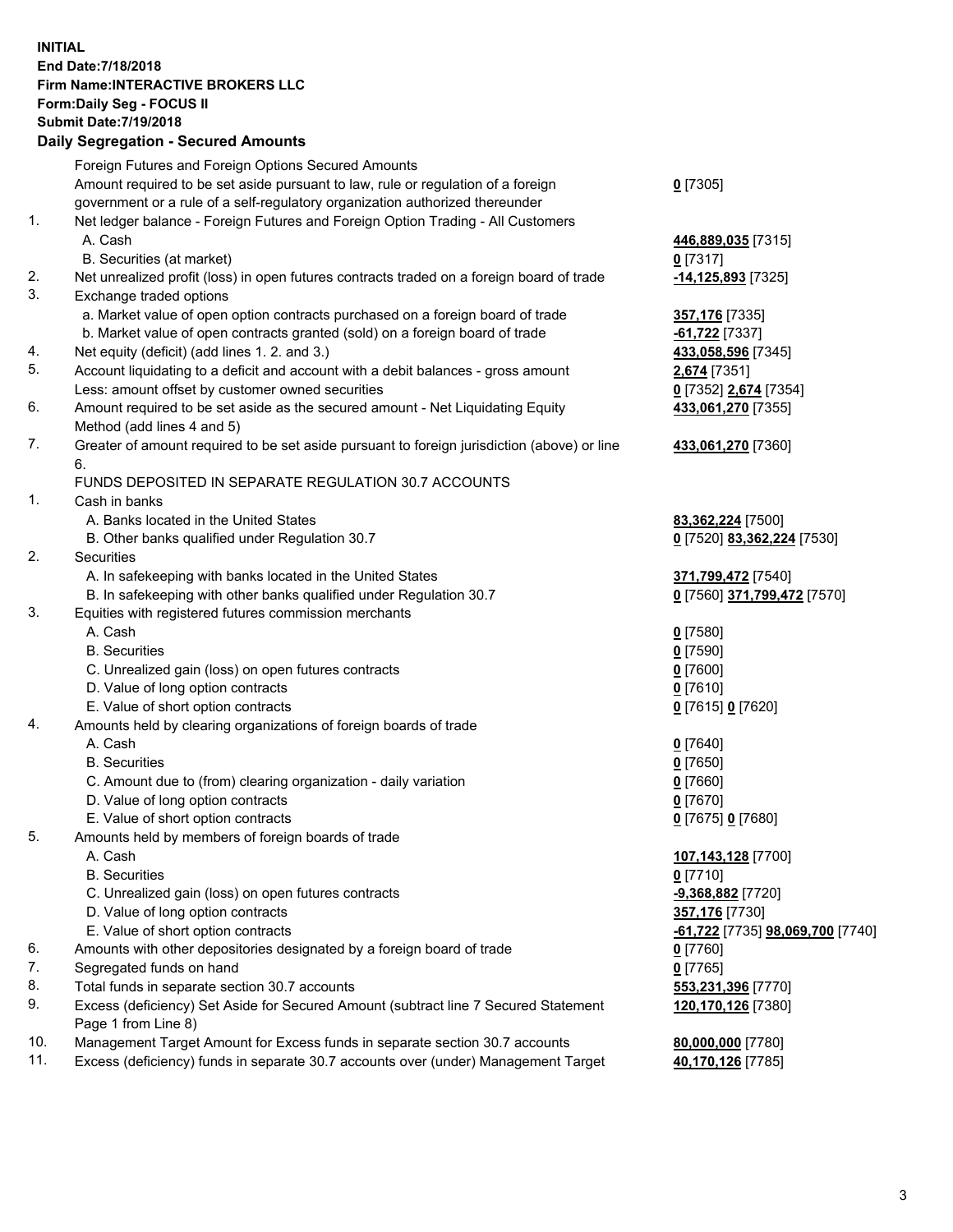**INITIAL End Date:7/18/2018 Firm Name:INTERACTIVE BROKERS LLC Form:Daily Seg - FOCUS II Submit Date:7/19/2018 Daily Segregation - Segregation Statement** SEGREGATION REQUIREMENTS(Section 4d(2) of the CEAct) 1. Net ledger balance A. Cash **3,974,157,294** [7010] B. Securities (at market) **0** [7020] 2. Net unrealized profit (loss) in open futures contracts traded on a contract market **-15,776,110** [7030] 3. Exchange traded options A. Add market value of open option contracts purchased on a contract market **204,659,068** [7032] B. Deduct market value of open option contracts granted (sold) on a contract market **-192,091,097** [7033] 4. Net equity (deficit) (add lines 1, 2 and 3) **3,970,949,155** [7040] 5. Accounts liquidating to a deficit and accounts with debit balances - gross amount **163,145** [7045] Less: amount offset by customer securities **0** [7047] **163,145** [7050] 6. Amount required to be segregated (add lines 4 and 5) **3,971,112,300** [7060] FUNDS IN SEGREGATED ACCOUNTS 7. Deposited in segregated funds bank accounts A. Cash **887,681,551** [7070] B. Securities representing investments of customers' funds (at market) **2,100,401,590** [7080] C. Securities held for particular customers or option customers in lieu of cash (at market) **0** [7090] 8. Margins on deposit with derivatives clearing organizations of contract markets A. Cash **24,314,972** [7100] B. Securities representing investments of customers' funds (at market) **1,156,490,670** [7110] C. Securities held for particular customers or option customers in lieu of cash (at market) **0** [7120] 9. Net settlement from (to) derivatives clearing organizations of contract markets **-5,068,969** [7130] 10. Exchange traded options A. Value of open long option contracts **207,391,463** [7132] B. Value of open short option contracts **-194,847,733** [7133] 11. Net equities with other FCMs A. Net liquidating equity **0** [7140] B. Securities representing investments of customers' funds (at market) **0** [7160] C. Securities held for particular customers or option customers in lieu of cash (at market) **0** [7170] 12. Segregated funds on hand **0** [7150] 13. Total amount in segregation (add lines 7 through 12) **4,176,363,544** [7180] 14. Excess (deficiency) funds in segregation (subtract line 6 from line 13) **205,251,244** [7190] 15. Management Target Amount for Excess funds in segregation **155,000,000** [7194] **50,251,244** [7198]

16. Excess (deficiency) funds in segregation over (under) Management Target Amount Excess